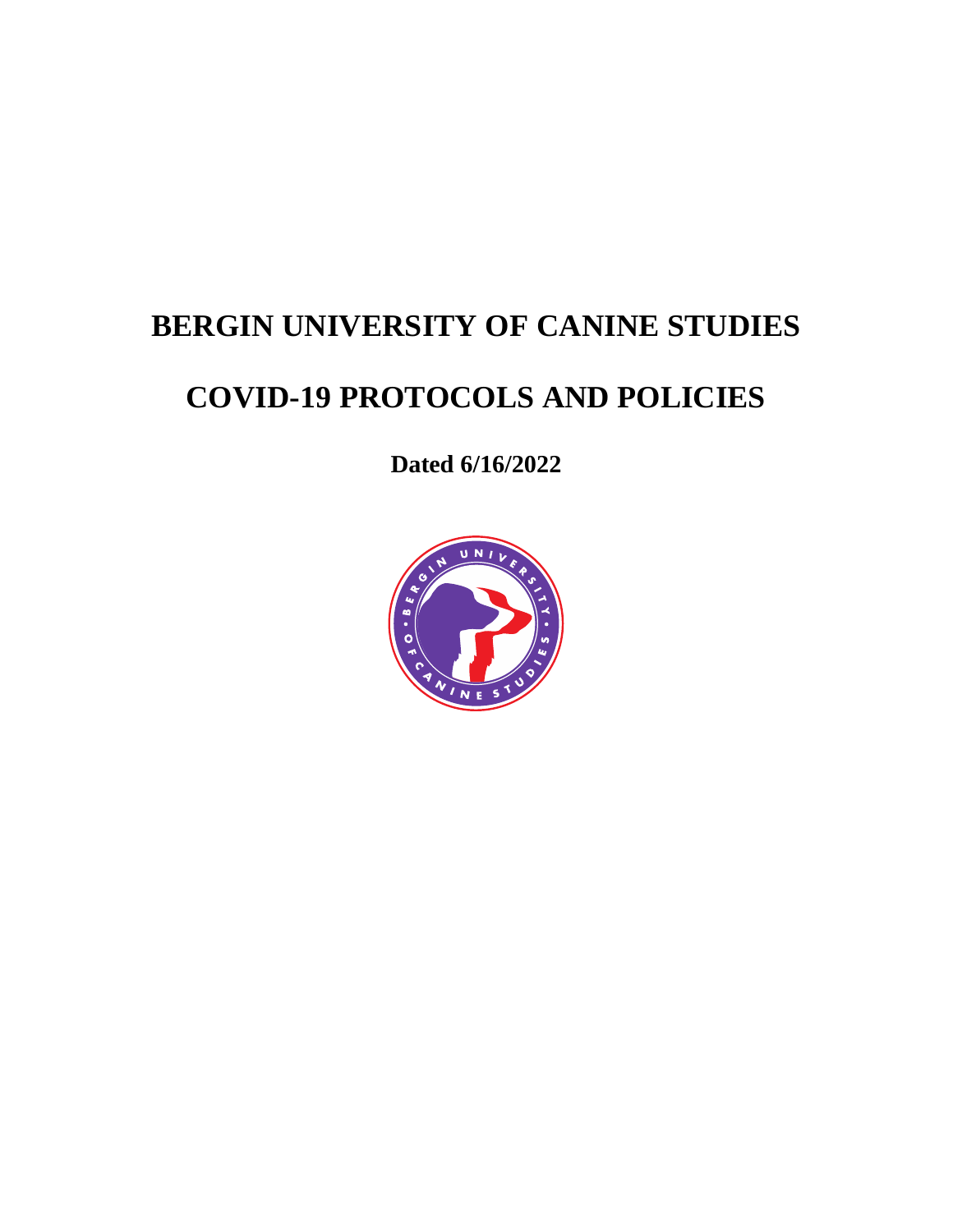# **Table of Contents**

| <b>General Campus Measures</b>          | Page 3  |
|-----------------------------------------|---------|
| <b>Healthy Hygiene Measures</b>         | Page 5  |
| <b>Maintaining Healthy Environments</b> | Page 7  |
| Dog Sanitization Protocols              | Page 8  |
| <b>Field Trips</b>                      | Page 9  |
| Preparation – When Someone Gets Sick    | Page 10 |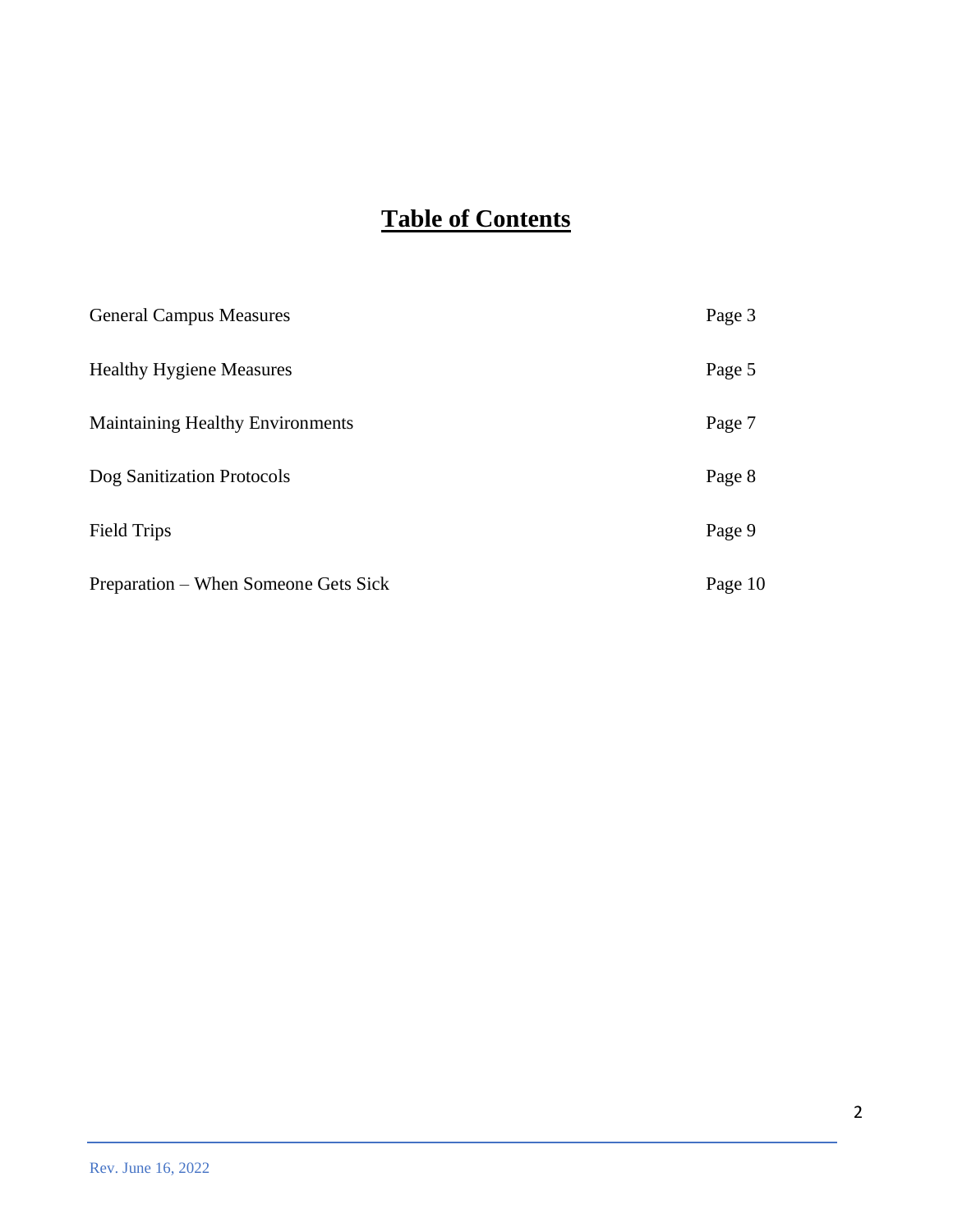# **Bergin University of Canine Studies COVID-19 Protocols and Policies**

COVID-19 is a respiratory illness caused by a novel virus that has spread worldwide. This document is intended to describe the University's measures to prevent the spread of the virus on campus and will be updated as needed*. It is important for each individual to take responsibility for limiting the spread of COVID-19 and to be an active participant in keeping themselves and others healthy on and off campus.*

# **GENERAL CAMPUS MEASURES**

- All persons entering the campus must wear a well-fitted face mask. Staff, students and faculty must wear University approved face masks.
- Temperatures will be taken in the COVID kiosk by an approved machine **of any and all persons** who enter the campus.
	- Individuals must wear a mask when entering the COVID kiosk before entering the campus in order to comply with the California Department of Health and University requirements. Masks are available on the table in the tent if needed.
	- Individuals must use The Turing machine located in the COVID kiosk. This machine will determine if the person has a fever by taking their temperature. The fail setting is set at 99.9F.
	- Staff and students can choose to fill out the CDC questionnaire at home or check in directly at the kiosk. Filling the questionnaire out at home will save you time when on campus.
		- o If you choose to fill out the CDC questionnaire at home, if you pass, you receive a QR code that will be scanned by the Turing machine. Temperature will be taken and a badge will print for the day clearing the individual. The badge is to be worn while on campus.
		- o If you choose to check in on campus, fill out the CDC questionnaire on the machine, temperature will be taken and a badge will print for the day clearing the individual. The badge is to be worn while on campus.
			- CDC Questions:
			- Name
			- In the past 24 hours, have you had any signs or symptoms of a fever, such as chills, sweats, feeling "feverish," or having a temperature that is elevated for you or 100.4F or greater?
			- Do you have new onset or worsening of any of the following symptoms in the last 48 hours NOT related to allergies: Cough, shortness of breath, or chest tightness. Sore throat or unexplained loss of taste/smell. Diarrhea, nausea or vomiting?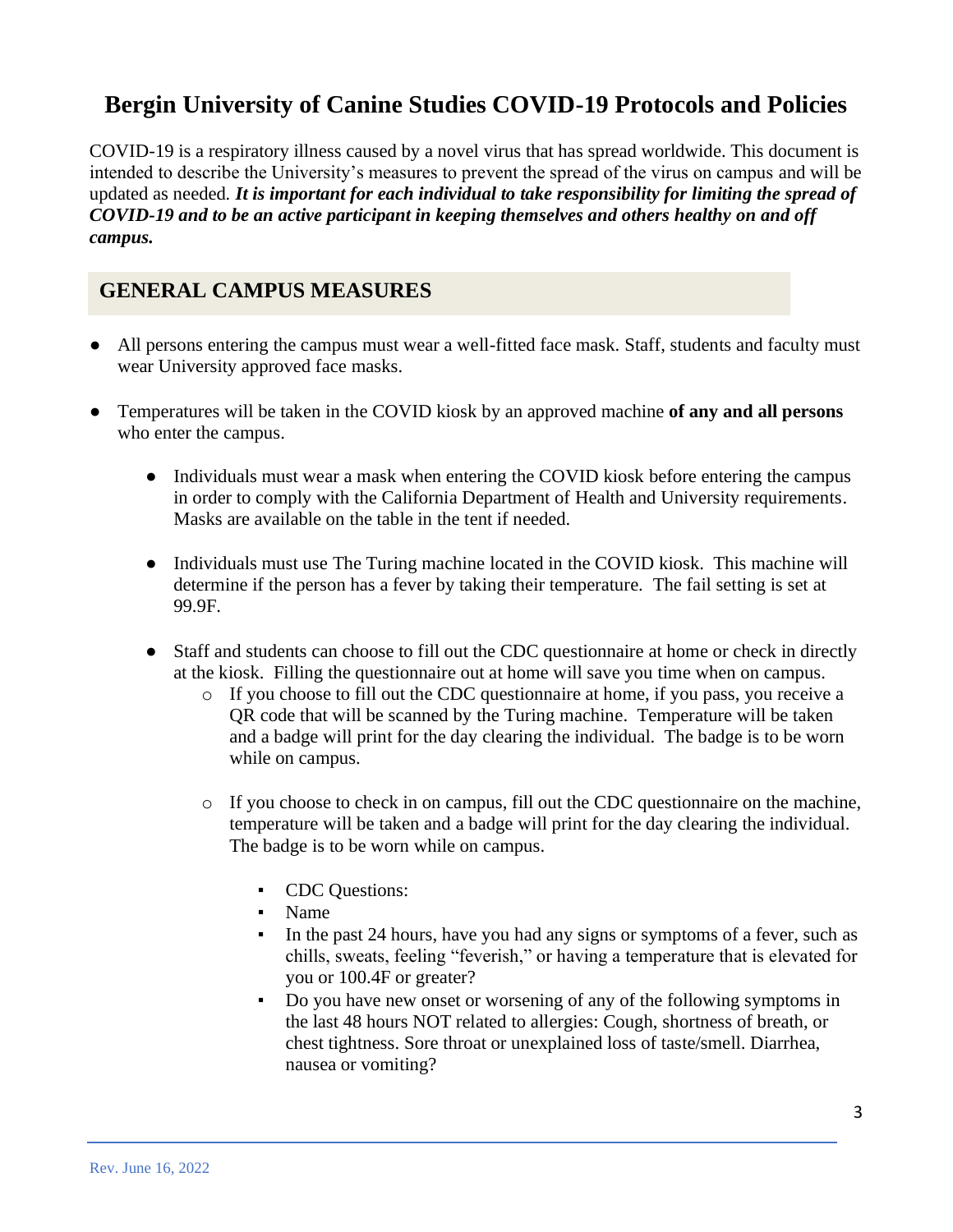- In the last 14 days, have you: traveled outside of the United States? Been in contact with anyone who has a confirmed COVID-19 diagnosis? Been notified that you may have been exposed to COVID-19?
- If an individual does not receive clearance:
	- o The individual must not enter the campus. If possible, the student can view classes via Google Meet if available. Instructors will provide remote instruction if possible should they show symptoms or class will be canceled.
		- Staff is to advise appropriate instructors to make Google Meet available in their classroom if possible.
		- **EXECUTE:** Instructors are to advise the CAO [\(becca@berginu.edu\)](mailto:becca@berginu.edu) or the General Manager [\(dan@berginu.edu\)](mailto:dan@berginu.edu) that they have COVID symptoms so remote classes can be coordinated if possible. Instructors may also call the school at (707) 545-3647.
		- Administration will coordinate with dog program staff.
- If a guest or volunteer has any of the above named symptoms:
	- o That individual must not enter the campus.
- Staff must be aware of **Emergency Warning Signs**:
	- o Trouble breathing
	- o Persistent pain or pressure in the chest
	- o New confusion
	- o Inability to wake or stay awake
	- o Bluish lips or face
- Staff will call 911:
	- o If an individual exhibits any of these signs.
	- o Notify the operator that you are seeking help for someone who may have COVID-19.
- Reminders of healthy hygiene and protocols are placed throughout the campus.
- **If employee, faculty or student feels sick,** contact appropriate staff **prior** to entering the campus via University phone (707) 545-3647 or email:
	- Rebecca Richardson, CAO [becca@berginu.edu](mailto:becca@bergnu.edu)
	- Dan Broin, General Manager [dan@berginu.edu](mailto:dan@berginu.edu)
	- Connie Van Guilder, Director of Admissions admissions @berginu.edu
	- Shelby Snead, Student Services AA [shelby@berginu.edu](mailto:shelby@berginu.edu)
- No individual is to be identified when alerting others that there may be someone who has entered the campus with COVID-19 symptoms or a diagnosis of COVID-19.
- University COVID Team: Dan Broin, General Manager; Rebecca Richardson, CAO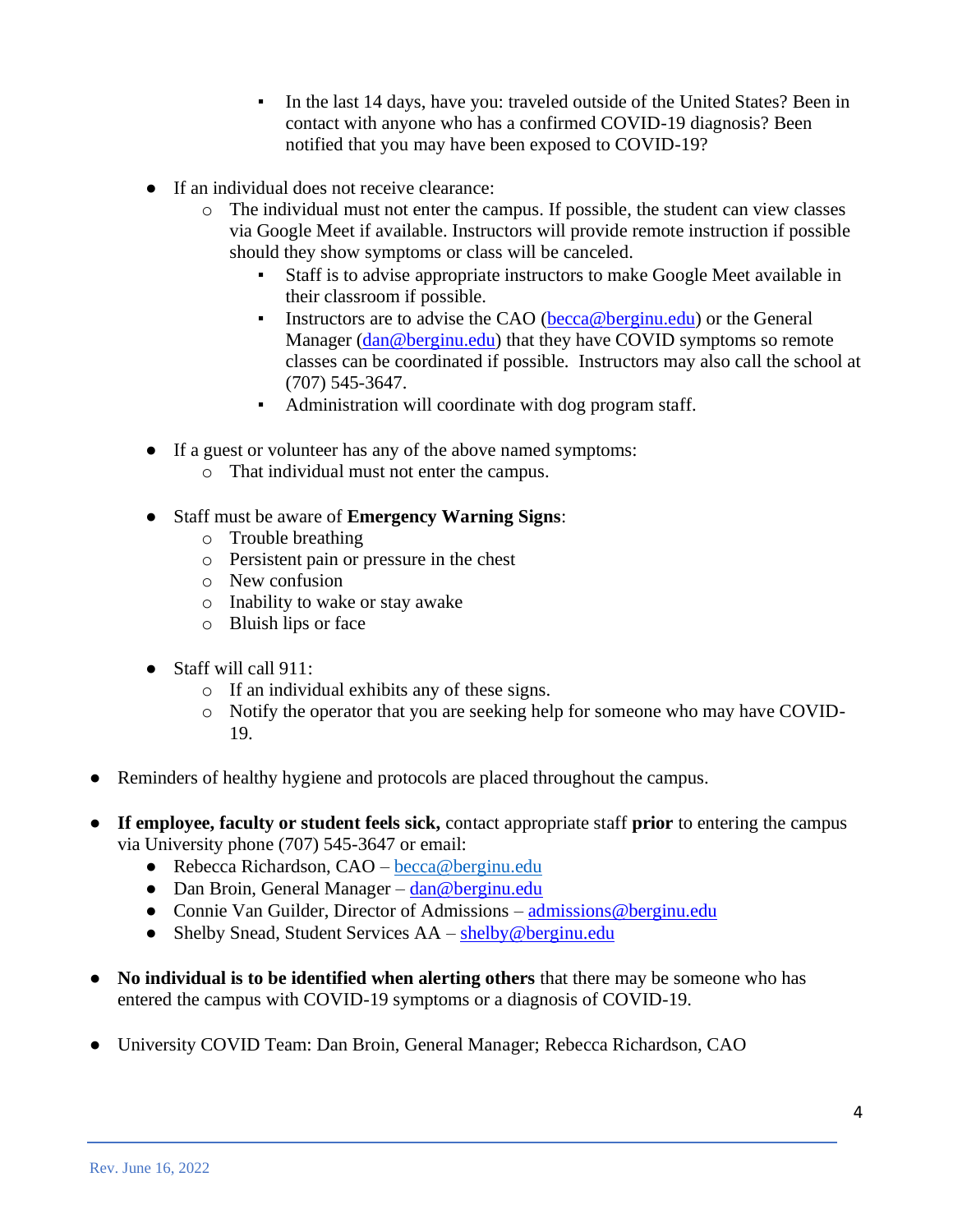# **HEALTHY HYGIENE MEASURES**

### *Wash Your Hands!*

- **Frequently wash your hands for 20 seconds with soap and water.** Follow these five steps:
	- o Wet your hands with clean running water and apply soap.
	- o Lather your hands by rubbing them together with soap. Lather the backs of your hands, your thumbs, between fingers and under your nails.
	- o Scrub your hands for at least 20 seconds you can hum the Happy Birthday song TWICE!
	- o Rinse your hands well under clean, running water.
	- o Dry your hands using a clean paper towel or air dry them.

#### ● **Always wash hands**:

- o Before touching your eyes, nose or mouth.
- o Before, during and after preparing food.
- o Before and after eating.
- o Before and after caring for someone who is sick with vomiting or diarrhea.
- o Before and after treating a cut or wound.
- o After using the toilet.
- o After blowing your nose, coughing or sneezing.
- o After touching animal food or animal waste.
- o After touching garbage or lids of garbage cans.

### *Use Hand Sanitizer!*

● **Hand sanitizer stations are available in every building.** Use hand sanitizer when you cannot use soap and water. **Use hand sanitizer when entering a classroom or the training room.** Rub the sanitizer over the surfaces of your hands and fingers until your hands are dry. This should take approximately 20 seconds.

### *Wear A Face Mask!*

- Wear a well-fitted face mask (approved type by NIOSH, KN95 or N95) while on and off campus. Students, faculty and staff are to wear University approved face masks unless there is a disability as defined by the Americans with Disabilities Act. Administration will work with individuals with a disability that inhibits them from wearing the approved masks to find a healthy alternative.
	- o The school will provide several types of approved masks for student/staff/faculty use.
	- o Individuals will not be allowed to stay on campus without wearing approved face masks unless they have proof of a disability as defined by the Americans with Disabilities Act.
- Cough or sneeze away from others and into a tissue face the wall or turn away from those sitting next to you. Throw the tissue into a waste basket. If you do not have access to a tissue, sneeze into your arm or inside your elbow away from those sitting next to you. Step outside should you experience a coughing episode.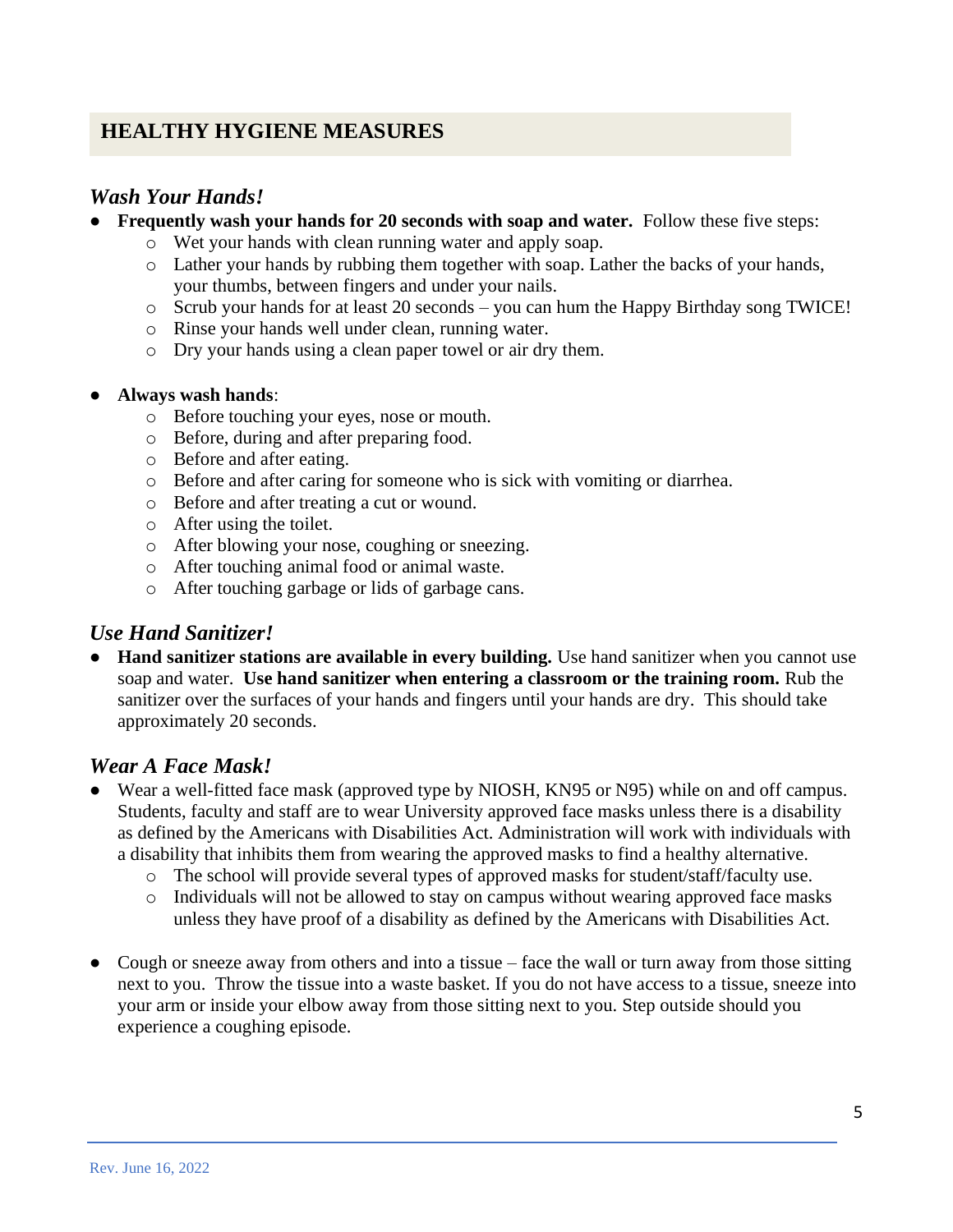### *Practice Social Distancing!*

- Practice social distancing inside the classroom, doorways and hallways as well as when out-ofdoors. **Social distancing means keeping a minimum of 6 feet between yourself and another person.**
	- o Desks in classrooms will be set six feet apart from each other. **Students are not to move desks.**
	- o The training room allows for students to remain three feet apart from each other with their dogs. Please be mindful of social distancing while training.
	- $\circ$  There is one entry/exit in each classroom and the admin building. There are two entry/exits in the training room:
		- Students, faculty and staff should allow three feet of space between each other as you enter or exit a building.
		- **Always wear a mask** and be respectful of each other during these less spacious transitional points.
	- o There is one entry/exit in the restrooms. **Only three individuals may be in the restroom at a time.**
		- Students, faculty and staff should allow three feet of space between each other as you enter or exit a building.
		- **Always wear a mask** and be respectful of each other during these less spacious transitional points.
	- o **Lunch or snacks must be eaten outside. There is no eating or drinking in the classroom.** There is no community refrigerator – students and faculty are expected to bring their lunch in an insulated bag or purchase their lunch at a local restaurant.
	- o Students, faculty and staff should bring their own drinking water in personal water bottles. Never share utensils.

### *Stay Home When Feeling Sick!*

- Should you have a fever, cough or other signs of COVID-19 or other infectious viruses, stay home and seek medical care if necessary. Do not enter the campus.
- Students should contact their instructors and administrative staff: Connie Van Guilder at [admissions@berginu.edu](mailto:admissions@berginu.edu) or Shelby Snead at [shelby@berginu.edu.](mailto:shelby@berginu.edu) The school phone number is (707) 545-3647.
- Students must be proactive in completing and submitting missing assignments. Please communicate with your instructor while recuperating.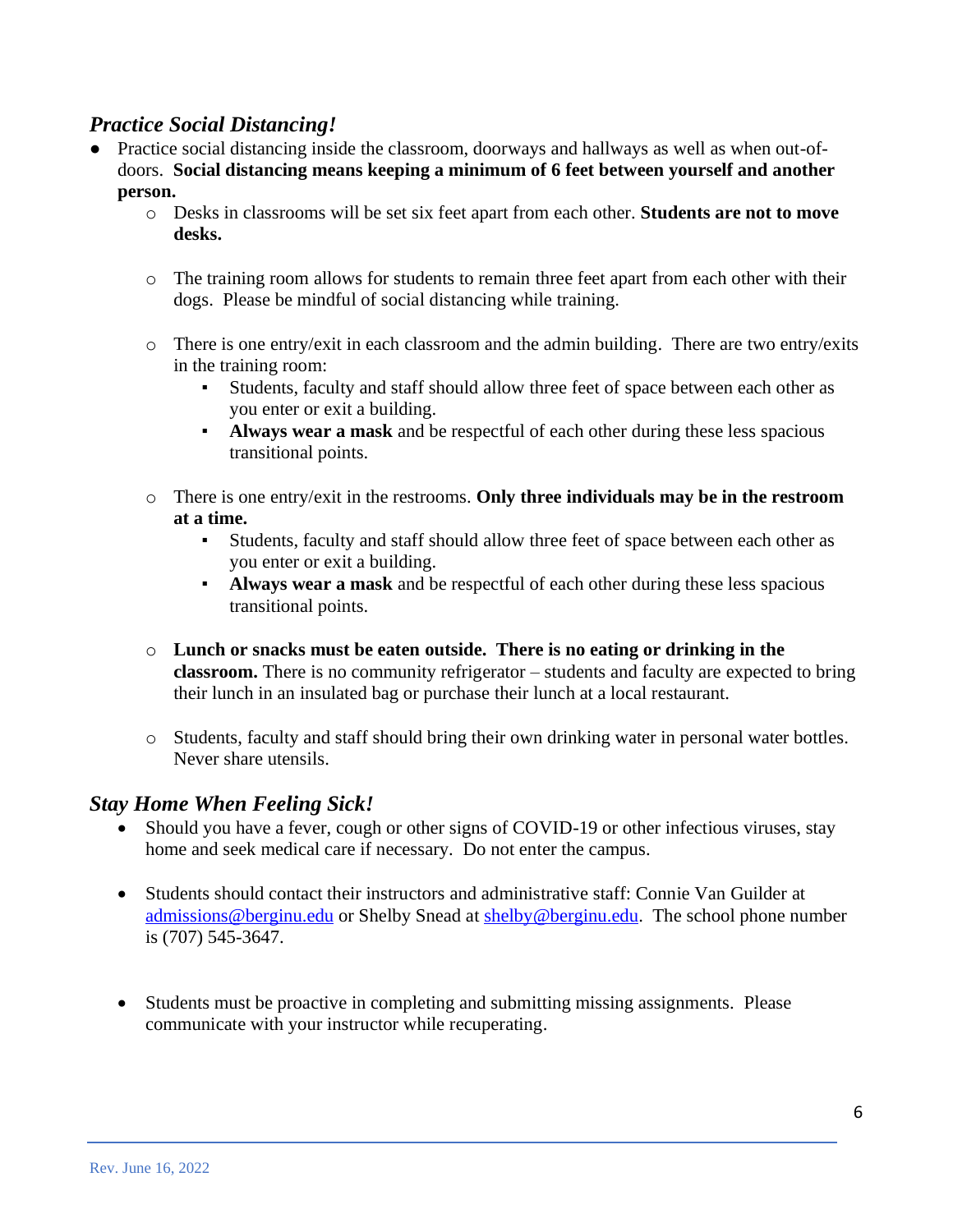# **MAINTAINING HEALTHY ENVIRONMENTS**

- The University requires proof of vaccination.
- **The University requires unvaccinated personnel (staff and students) to submit to COVID testing on a weekly basis.** The test result must be submitted according to school requirements.
	- o **Please use this link to enter the results from your COVID Test at these times each week:**
	- o 1. Sunday 8:00 PM until Monday 8:00 AM
	- o 2. Tuesday 8:00 PM until Wednesday 8:00 PM
	- o [https://docs.google.com/forms/d/e/1FAIpQLSdH9R8ryhsMmdSj2HNTeBCdfugzHyw\\_30j](https://docs.google.com/forms/d/e/1FAIpQLSdH9R8ryhsMmdSj2HNTeBCdfugzHyw_30jXlRD4QqpMyWLBrA/viewform?usp=pp_url) [XlRD4QqpMyWLBrA/viewform?usp=pp\\_url](https://docs.google.com/forms/d/e/1FAIpQLSdH9R8ryhsMmdSj2HNTeBCdfugzHyw_30jXlRD4QqpMyWLBrA/viewform?usp=pp_url)
- The University has a disinfecting system that involves spraying each building with a disinfectant proven to kill COVID-19. This spray reaches the underside of desks and small cracks.
	- o Prior to spraying, all paper must be put in drawers or closed containers by students, faculty and staff. Paper objects will get wet and can be ruined.
	- o Students and instructors are responsible for removing their personal items and books from the classroom each day.
	- o Do not leave items on the floor at the end of the day.
- All University cleaning and sanitizing supplies are approved for use against COVID-19. These supplies are non-toxic, chemical-free, all-natural and 100% safe for humans and dogs.
- The restrooms are sanitized each day.
- Maintenance staff is equipped with proper protective equipment including gloves, eye protection, respiratory protection and other appropriate equipment as required by the product instructions.
- Touchless faucets, paper towel dispensers, and soap dispensers have been added to the restrooms.
	- o A waste basket is placed near the door so that individuals may open the door using a paper towel and easily dispose of the paper towel once the door is open.
- Students, training faculty and kennel staff are responsible for cleaning and disinfecting used training equipment immediately following use. It is good practice to disinfect a public item prior to using it.
	- o Spray bottles with disinfectant and/or sanitizing wipes will be provided in spaces with shared equipment, as well as in-person instruction in proper procedures for using, cleaning, and disinfecting shared training equipment.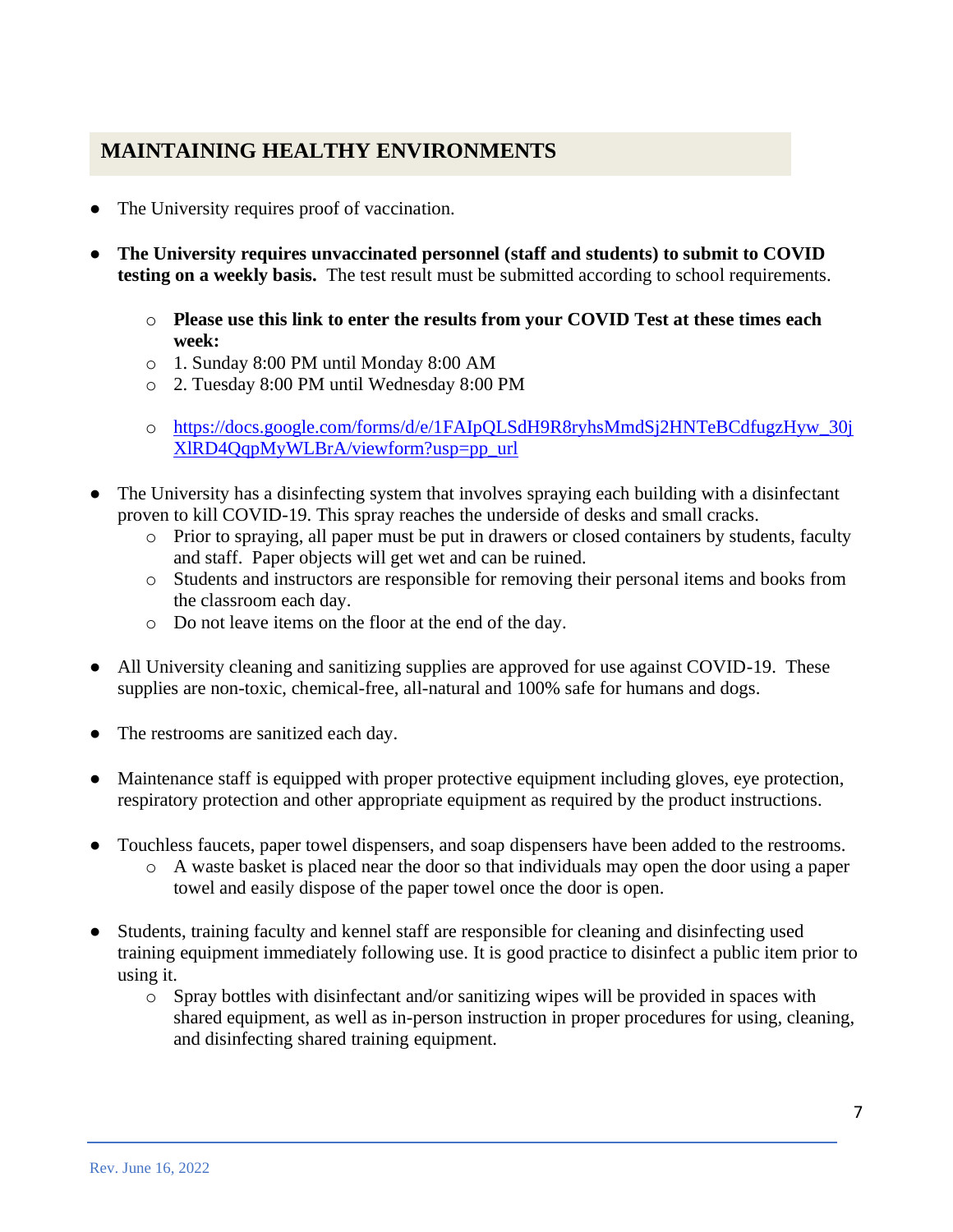- o Each student will receive a bag of needed grooming and training supplies to be used with their assigned dog to prevent the spread of the virus. Students are not to share these supplies.
- The campus ventilation system is new and properly operates. The fan must be kept on during the day in all campus rooms. **The HVAC system is managed only by maintenance and administrative personnel.**
	- o UVC lighting has been installed in the HVAC system to kill airborne viruses.
	- o Faculty/staff may keep the door or windows open to improve ventilation.
- One or more AirSoap portable air cleaners known to kill virus droplets are placed in each building. **These purifiers must be left on and are managed only by maintenance and administrative personnel.**
- AC Clean UVC sanitizing cabinets, which use UVC light, are available to staff and students to disinfect laptops, tablets, headphones, dog training equipment, etc. A cabinet is located in the Training Room, Puppy Room and Room 103 (library/student room). Students and staff must practice social distancing and be aware of your surroundings when using the sanitizing cabinets.
- HomeSoap machines, smaller sanitizing machines, are available to staff and students to disinfect phones, leashes and keys. These machines are located in Room 102, Room 104 and the Administrative Building. Students and staff must practice social distancing and be aware of your surroundings when using the HomeSoap machines.
- Hand sanitizing stations are available in every building/classroom and outside.
- Classroom desks are placed three feet apart facing the front of the classroom.
	- o Desks should remain facing the front of the classroom.
	- o Students should always practice social distancing when working in groups.
- Do not share electronic devices, books or other learning aids without sanitizing the items and your hands first.
- Office staff will use sanitizing spray/wipes after using the copier/printers or postage machine. Students and faculty may use the copier/printer but must sanitize the equipment with the available sanitizing spray/wipes. Students/faculty who do not sanitize the equipment will lose the free use of the copier/printer
- Students, faculty, volunteers and staff should bring their own drinking water and water bottles to prevent spreading germs.

# **DOG SANITIZATION PROTOCOLS**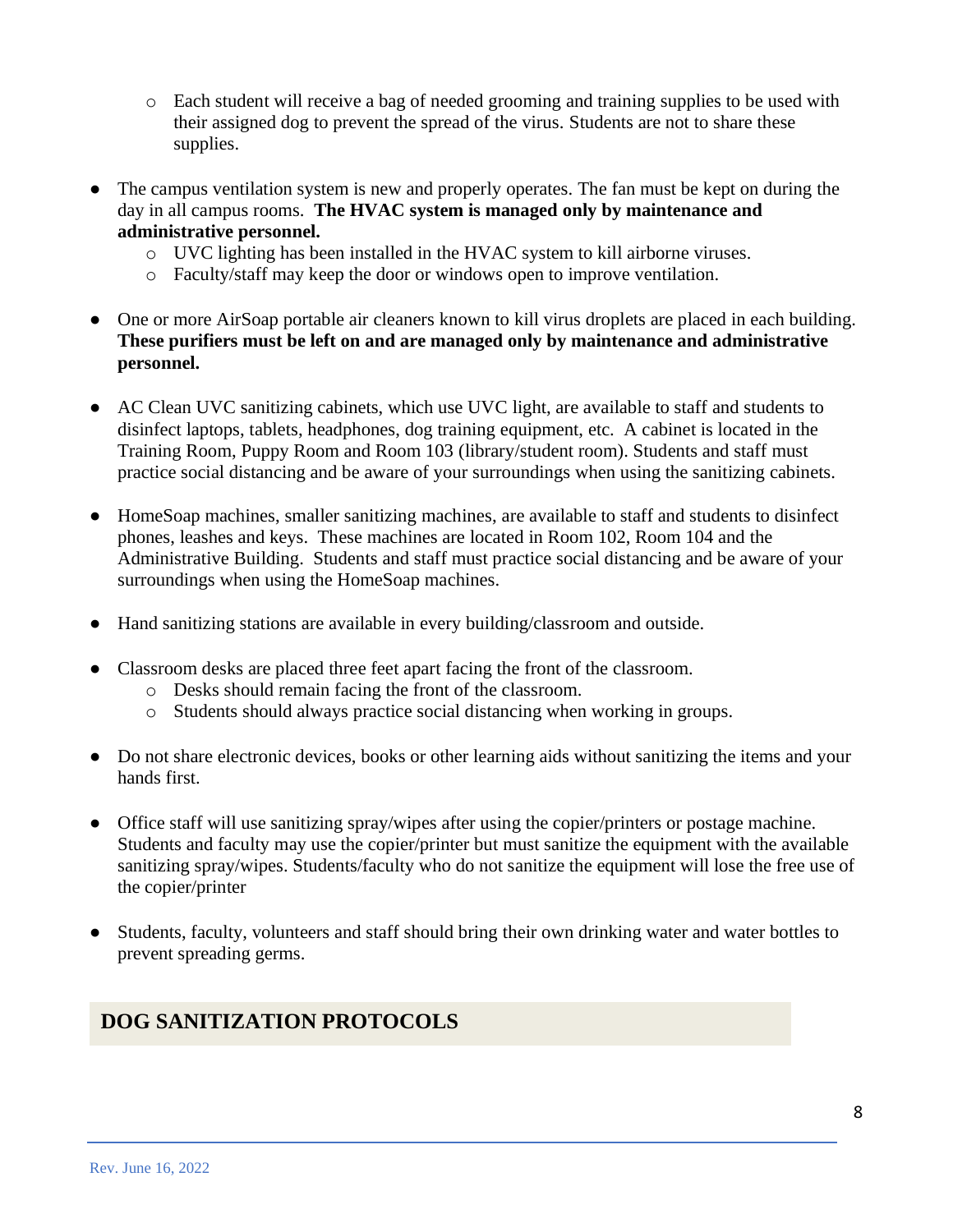The University has established standard guidelines for students, fosters, instructors, and handlers to mitigate the risk of COVID-19 transmission.

- Dogs and dog-related equipment are to be appropriately disinfected between handlers.
- Students and/or fosters should only handle their own personal leash. Leashes are handlerspecific, not dog-specific.
- Harnesses are to be handled as little as possible, and should be washed and/or disinfected at least daily. (Harnesses must be rinsed of any disinfectant used and completely dry before placing on a dog).

#### **On Campus Procedure:**

- Before interacting with the dog or any supplies, the student and/or foster must wash their hands and/or use appropriate disinfectant on their hands.
- Fosters will drop off dogs in kennels outside of the training room. Fosters and students will maintain their own leash and harness. This will allow for zero contact handoffs.

#### **Home Procedure:**

- Following a day on-campus, overnight fosters are encouraged to clean and disinfect the dog's harness. Since COVID is believed to be an enveloped virus, it is susceptible to heat/drying. Fosters are encouraged to completely dry the dog's harness in a warm, sunny spot, and/or dry the harness in a clothes dryer.
- Alert Dan Broin at [dan@berginu.edu](mailto:dan@berginu.edu) in the event that a dog has contact with someone with symptoms of COVID-19, someone who recently tested positive for COVID-19, and/or someone being isolated/quarantined for COVID-19.

### **FIELD TRIPS**

Field trips are an essential component of some dog training courses; mainly the Associate of Science, Assistance Dog Education dog training courses and Bachelor of Science Assistance Dog training course. It is important to keep students, dogs and the public safe during these field trips. Students must adhere to the following field trip requirements:

- Wear a University approved mask while in public or if you are sharing transportation to and from the field trip.
- Keep dogs away from the public. Do not allow anyone to pet the dog in your care.
- Practice social distancing while on the field trip with other students and with the public. This can be difficult as some people will want to pet the dog or ask you questions. Step back and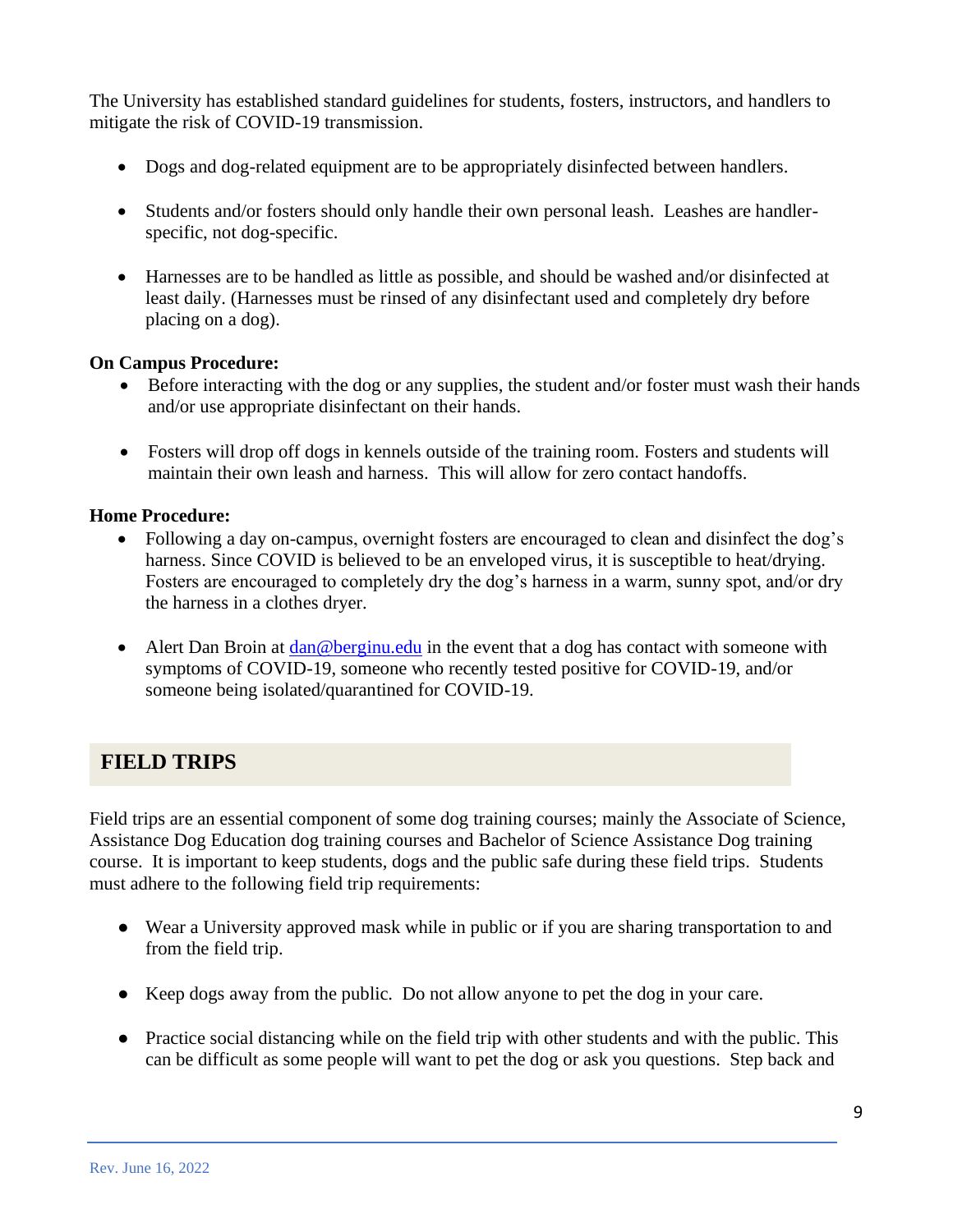politely let them know you must follow the University's social distancing requirements during the pandemic. Inform your instructor should you have any problems with the public.

- Faculty will provide field trip opportunities that will limit exposure to the public or will create small groups of students/dogs that will assist in providing a controlled environment in public places.
- Students involved in social therapy must always wear a mask, and in some cases, dogs will be on a six foot leash. Field trips will be provided that limit close exposure to the public.

# **PREPARATION - WHEN SOMEONE GETS SICK**

The University has done its best to keep the virus from spreading throughout the campus. However, the following procedures will be adhered to should an individual contract COVID-19.

- Administration (President, CAO, COO, General Manager) will advise staff, faculty and other students should a documented case of COVID-19 occur in an individual who is frequently on campus. **The specific individual will not be identified**.
- Students with a Bergin dog who have contracted COVID-19, and have symptoms that could prevent them from adequately caring for their assigned Bergin dog, MUST return the dog to the University until they have been cleared to return to campus. The return must be contactless. Student is to communicate with Dan Broin at [dan@berginu.edu](mailto:dan@berginu.edu) regarding return of the dog.
- Students with symptoms or a diagnosis of COVID-19 will have access to Google Meet/Zoom to access classes if available. Staff and instructors will do their best to make remote access available if at all possible.
- Most people with COVID-19 have mild illness and can recover at home without medical care, but should not visit public places. People can experience a wide range of symptoms from mild to severe illness. Symptoms may appear 2-14 days after exposure to the virus. People with these symptoms may have COVID-19:
	- o Fever or chills
	- o Cough
	- o Shortness of breath or difficulty breathing
	- o Fatigue
	- o Muscle or body aches
	- o Headache
	- o New loss of taste or smell
	- o Sore throat
	- o Congestion or runny nose
	- o Nausea or vomiting
	- o Diarrhea

### **If you have symptoms:**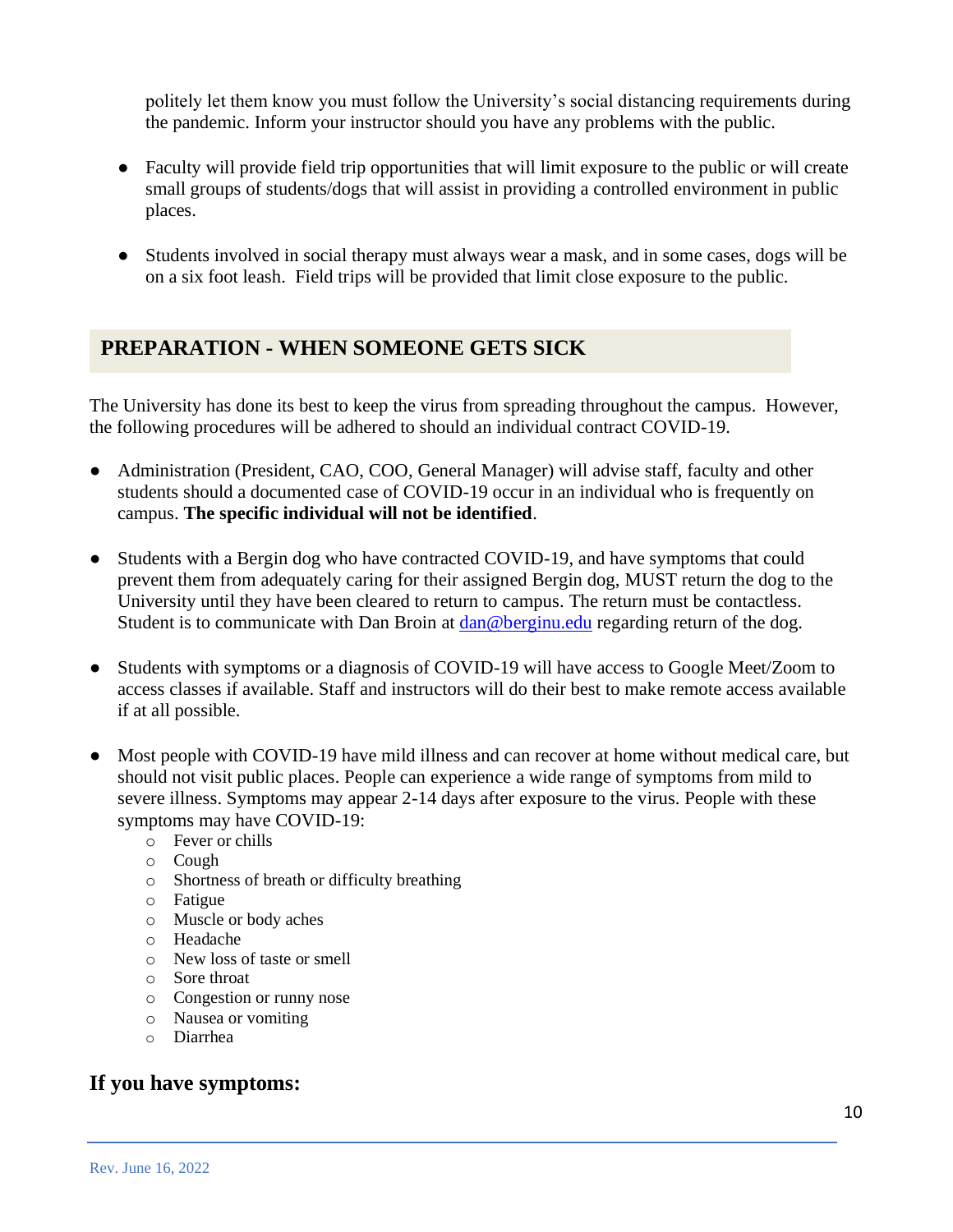- Stay Home! Most people with COVID-19 have mild illness and can recover at home without medical care. Do not leave your home, except to get medical care. Do not visit public areas and do not go to places where you are unable to wear a mask. Contact school administration and let them know immediately.
- Get Tested! If you have symptoms of COVID-19, get tested. While waiting for results, stay away from others, including staying apart from those living in your household.
- Get tested as soon as possible after your symptoms start. Treatments may be available for people with COVID-19 who are at risk for becoming very sick. Don't delay: treatment must be started early to be effective-some treatments must begin within 5 days of your first symptoms. Contact your healthcare provider right away if your test result is positive to determine if you are eligible.
- Self-tests are one of several options for testing for the virus that causes COVID-19 and may be more convenient than laboratory-based tests and point-of-care tests. Ask your healthcare provider or your local health department if you need help interpreting your test results.
	- o Bergin University provides tests for staff and students free of charge. Please contact administrative staff to ensure you know where the tests are located. If you need to come to campus to get a test and have symptoms, you must do so in a contactless method (e.g. call when you arrive, test can be left outside for you).
	- o Once you have tested and have your results, contact Dan Broin at [dan@berginu.edu](mailto:dan@berginu.edu) immediately. You will need to submit your signed and dated test at the link below.

[https://docs.google.com/forms/d/e/1FAIpQLSdH9R8ryhsMmdSj2HNTeBCdfugzHyw\\_30j](https://docs.google.com/forms/d/e/1FAIpQLSdH9R8ryhsMmdSj2HNTeBCdfugzHyw_30jXlRD4QqpMyWLBrA/viewform?usp=pp_url) [XlRD4QqpMyWLBrA/viewform?usp=pp\\_url](https://docs.google.com/forms/d/e/1FAIpQLSdH9R8ryhsMmdSj2HNTeBCdfugzHyw_30jXlRD4QqpMyWLBrA/viewform?usp=pp_url)

- Separate yourself from other people.
	- o As much as possible, stay in a specific room and away from other people and pets in your home. If possible, you should use a separate bathroom. If you need to be around other people or animals in or outside of the home, wear a well-fitting mask. You do not need to wear a mask if you are alone. If you cannot put on a mask (because of trouble breathing, for example), cover your coughs and sneezes in some other way. Stay at least 6 feet away from other people. This will help protect the people around you.
	- o Masks should not be placed on young children under the age of 2 years, anyone who has trouble breathing, or anyone who is not able to remove the mask without help.
- Tell your close contacts that they may have been exposed to COVID-19. An infected person can spread COVID-19 starting 48 hours (or 2 days) before the person has any symptoms or tests positive. Close contact means: within 6 feet of someone for a cumulative total of 15 minutes or more over a 24-hour period with someone who has COVID-19.
- Calculating Isolation: Day 0 is your first day of symptoms or a positive viral test. Day 1 is the first full day after your symptoms developed or your test specimen was collected. If you have COVID-19 or have symptoms, isolate for at least 5 days.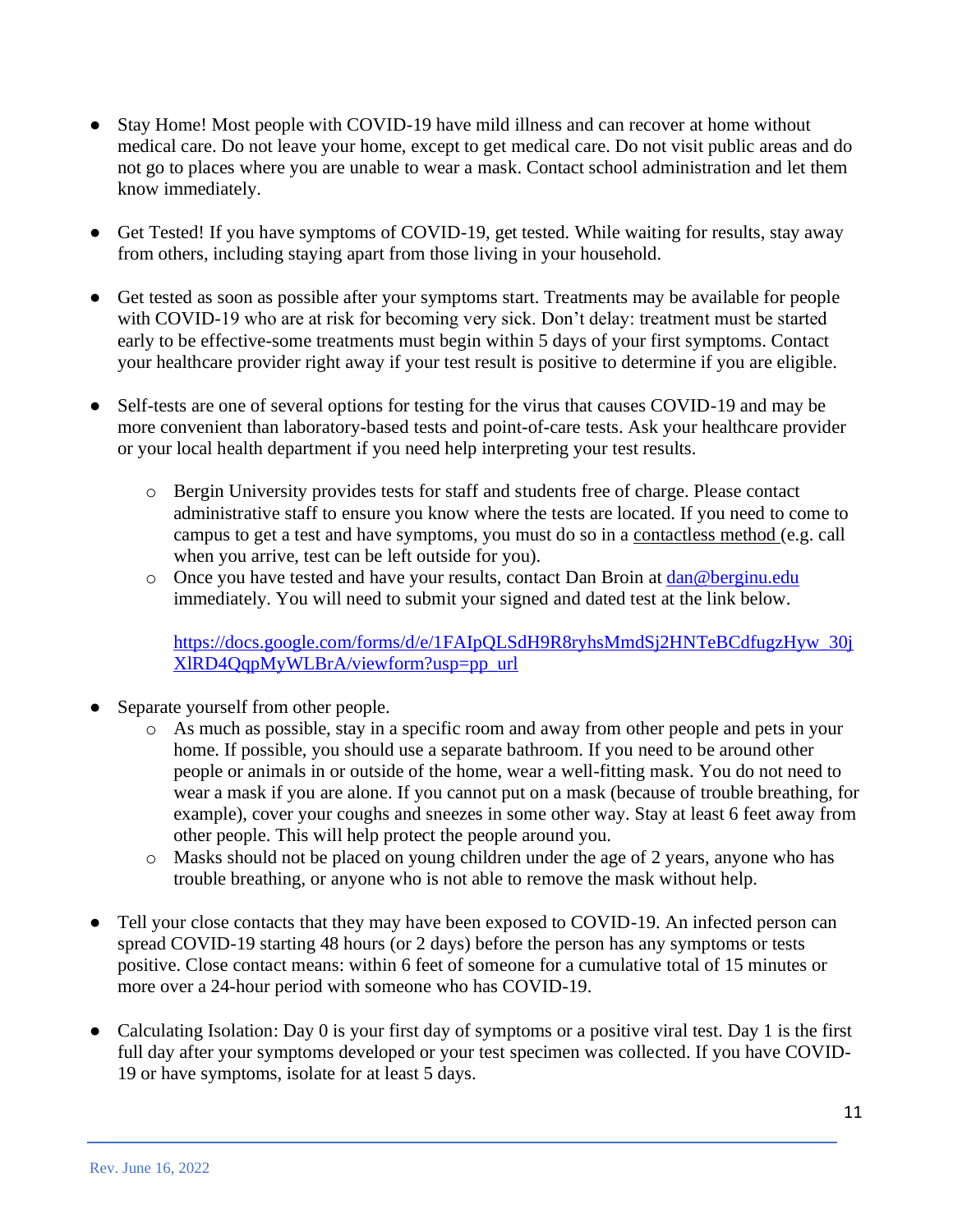# **If you have a COVID-19 positive test result or have symptoms, regardless of vaccination status:**

- Stay at home for at least 5 days and isolate from others in your home.
- Wear a well-fitted mask if you must be around others in your home.
- Do not travel.
- Take precautions until day 10:
	- o Wear a well-fitting mask for 10 full days when you are around others inside your home or in public.
	- o Do not travel until a full 10 days after your symptoms started or the date your positive test was taken if you had no symptoms.
	- o Avoid being around people who are more likely to get very sick from COVID-19.

### • **Ending Isolation**

 $\circ$  Ending isolation if you had symptoms: End isolation after 5 full days if you are fever-free for 24 hours (without the use of fever-reducing medication) and your symptoms are improving. Bergin University requires you have a negative COVID test, taken on the morning of **DAY 5** before returning to work. You will need to fill out the form, date, and sign test and upload here:

[https://docs.google.com/forms/d/e/1FAIpQLSdH9R8ryhsMmdSj2HNTeBCdfugzHyw\\_30j](https://docs.google.com/forms/d/e/1FAIpQLSdH9R8ryhsMmdSj2HNTeBCdfugzHyw_30jXlRD4QqpMyWLBrA/viewform?usp=pp_url) [XlRD4QqpMyWLBrA/viewform?usp=pp\\_url](https://docs.google.com/forms/d/e/1FAIpQLSdH9R8ryhsMmdSj2HNTeBCdfugzHyw_30jXlRD4QqpMyWLBrA/viewform?usp=pp_url)

- o If you are still positive after 5 days, please continue isolating for 5 more days. If you are symptom free on day 10, you may return to work. If you still have symptoms, you must consult your doctor before ending isolation and have a doctor's note stating you can return to work before doing so.
- o Ending isolation if you did NOT have symptoms: End isolation after at least 5 full days after your positive test. Bergin University requires you have a negative COVID test, taken on the morning of DAY 5 before returning to work. You will need to fill out the form, date, and sign test and upload here: [https://docs.google.com/forms/d/e/1FAIpQLSdH9R8ryhsMmdSj2HNTeBCdfugzHyw\\_30j](https://docs.google.com/forms/d/e/1FAIpQLSdH9R8ryhsMmdSj2HNTeBCdfugzHyw_30jXlRD4QqpMyWLBrA/viewform?usp=pp_url) [XlRD4QqpMyWLBrA/viewform?usp=pp\\_url](https://docs.google.com/forms/d/e/1FAIpQLSdH9R8ryhsMmdSj2HNTeBCdfugzHyw_30jXlRD4QqpMyWLBrA/viewform?usp=pp_url)
- o If you are still positive after 5 days, please continue isolating for 5 more days. If you are symptom free on day 10, you may return to work.
- o If you got very sick from COVID-19 or have a weakened immune system: You should isolate for at least 10 days. Bergin University requires you have a negative COVID test,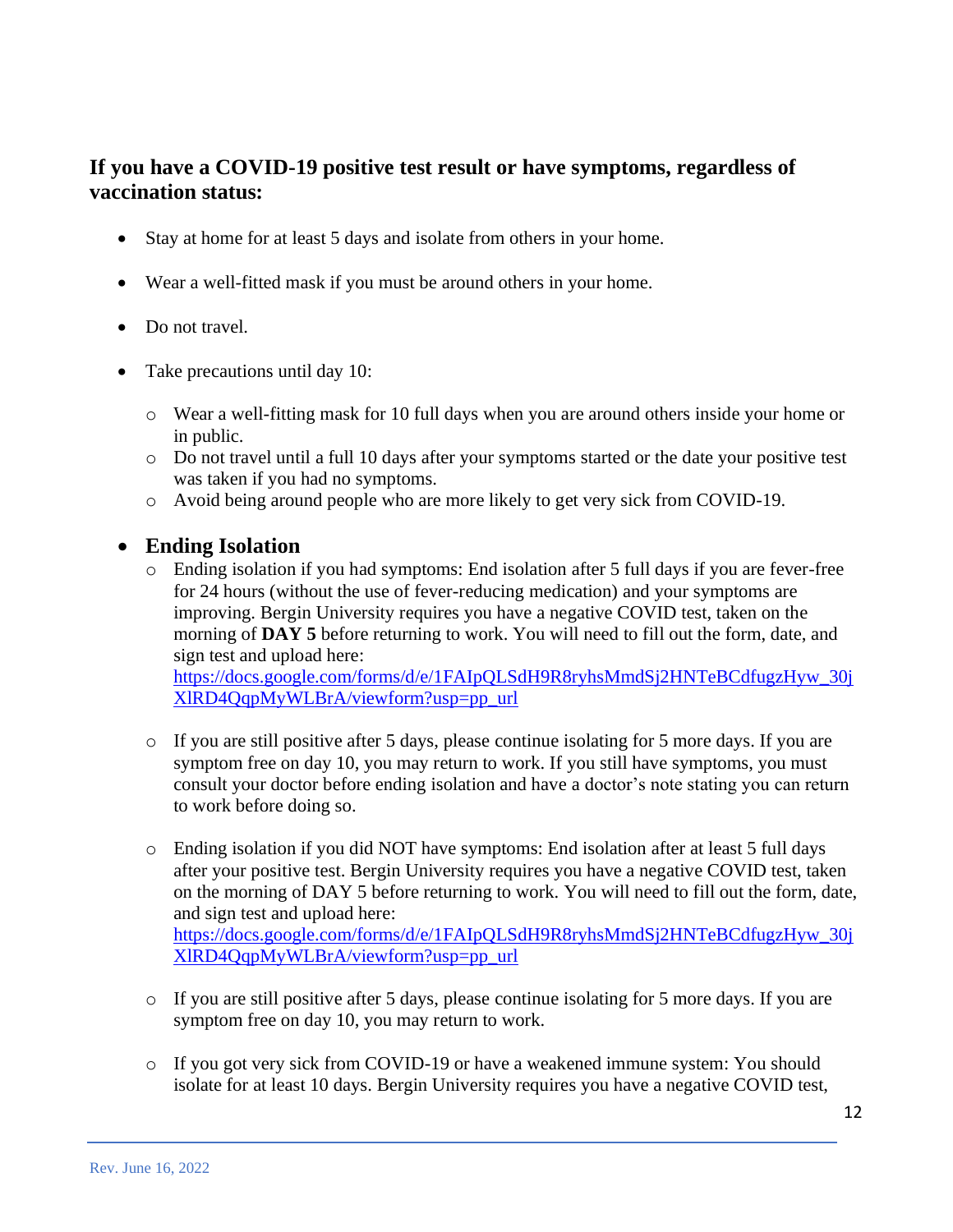taken on the morning of DAY 10 before returning to work. You will need to fill out the form, date, and sign test and upload here:

[https://docs.google.com/forms/d/e/1FAIpQLSdH9R8ryhsMmdSj2HNTeBCdfugzHyw\\_30j](https://docs.google.com/forms/d/e/1FAIpQLSdH9R8ryhsMmdSj2HNTeBCdfugzHyw_30jXlRD4QqpMyWLBrA/viewform?usp=pp_url) [XlRD4QqpMyWLBrA/viewform?usp=pp\\_url](https://docs.google.com/forms/d/e/1FAIpQLSdH9R8ryhsMmdSj2HNTeBCdfugzHyw_30jXlRD4QqpMyWLBrA/viewform?usp=pp_url)

 $\circ$  If you still have symptoms or still test positive, you must consult your doctor before ending isolation and have a doctor's note stating you can return to work before doing so.

# **Calculating Quarantine**

The date of exposure is considered day 0. Day 1 is the first full day after your last contact with a person who has COVID-19.

### **If you were exposed to COVID-19:**

- I. Stay home and quarantine for at least 5 full days.
- II. Wear a well-fitting mask if you must be around others in your home.
- III. Do not travel.
- IV. Get tested. Even if you don't develop symptoms, get tested at least 5 days after you last had close contact with someone with COVID-19. Bergin University requires you have a negative COVID test taken the morning of Day 5 before returning to work.

### **After Quarantine:**

Watch for symptoms until 10 days after you last had close contact with someone with COVID-19. It is best to avoid travel until a full 10 days after you last had close contact with someone with COVID-19. Take precautions until day 10 by wearing a well-fitting mask. If you must travel during days 6-10, take precautions. Avoid being around people who are more likely to get very sick from COVID -19.

- Administration (President, COO, CAO or General Manager) must provide clearance before any student, faculty, volunteer or staff member returns to campus after a COVID-19 diagnosis. Administration and dog program staff will coordinate the return of a student.
- Areas used by a sick person will be closed off for 24 hours. Staff will wait the recommended time of 24 hours between notice of COVID-19 and cleaning and disinfecting the affected area. School staff will notify students, faculty and other staff of the mitigation plan and what areas are available for classroom and training activities. Classes may be held in the open tent area or outside after an active case of COVID-19 has been identified to mitigate transmission of the virus.
- For more information, please click on [https://www.cdc.gov/coronavirus/2019-ncov/index.html.](https://www.cdc.gov/coronavirus/2019-ncov/index.html) For Sonoma County information, please click on [https://socoemergency.org/emergency/novel](https://socoemergency.org/emergency/novel-coronavirus/)[coronavirus/.](https://socoemergency.org/emergency/novel-coronavirus/)

All requirements related to COVID-19 will be updated per recommendations from the Centers for Disease Control, California Department of Public Health or Sonoma County Public Health.